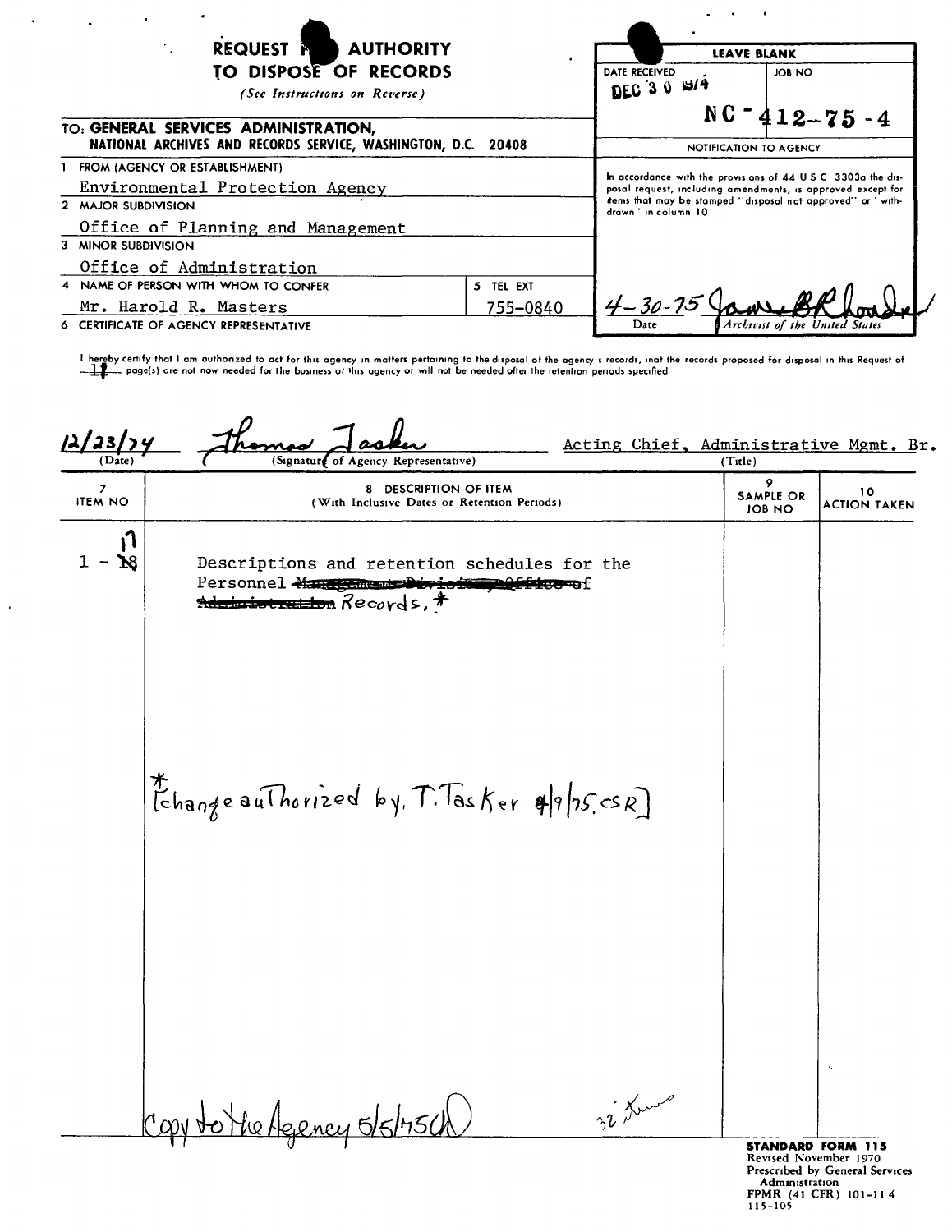| ますみずいけん ちゃくすみ おここぞく プー |  |  |
|------------------------|--|--|
|------------------------|--|--|

| ENVIRONMENTAL PROTECTION AGENCY         | MANUAL             |
|-----------------------------------------|--------------------|
| APPENDIX B<br>RECORDS CONTROL SCHEDULES | RECORDS MANAGEMENT |

#### PERSONNEL RECORDS

 $\mathbf{I}$ 

Agency civilian personnel records relate to the supervision over and management of Federal civilian employees pursuant to regulations of the Civil Service Commission and other related regulations. Included are records relating to position management, position classification, salary and wage administration, recruitment and placement, employee relations and employee development and training, and employee opportunity.

#### **TN** ORIGINATOR-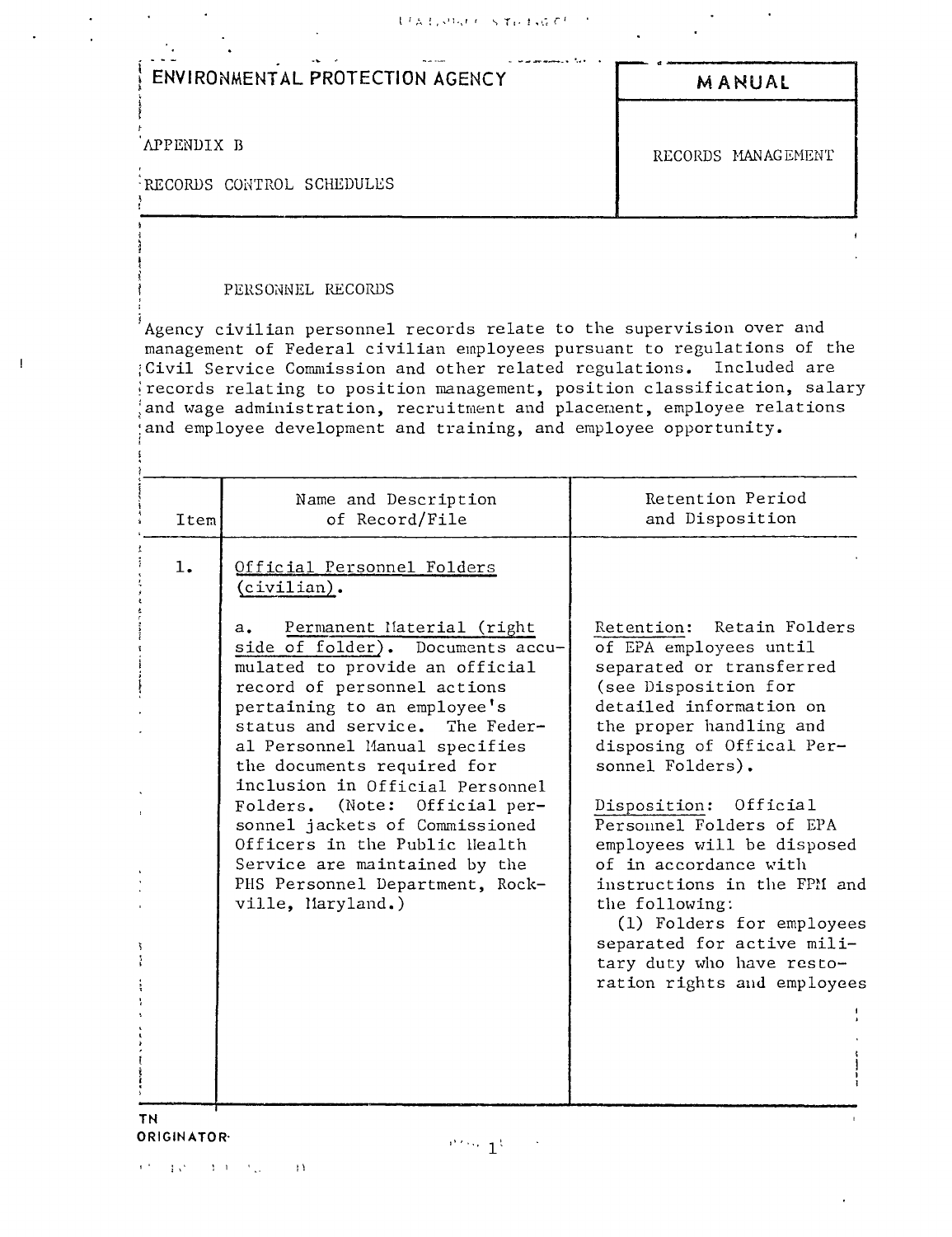#### $\mathbf{F} \rightarrow \mathbf{F}^{-1} \mathbf{F} \mathbf{A}^{\dagger} \mathbf{C}$  $\mathbb{C}^4 \partial \mathcal{F}$  (c),  $\mathbb{H}^4 \mathbb{C}$

| MANUAL |  |  |  |
|--------|--|--|--|

 $\label{eq:3.1} \left\langle \left( \mathbf{I} \right) \right\rangle \left( \left( \mathbf{I} \right) \right) \left( \left( \mathbf{I} \right) \right)$ 

 $\overline{1}$  $\ddot{z}$  RECORDS MANAGEMENT

APPENDIX B RECORDS CONTROL SCHEDULES

 $\sim$   $\frac{1}{\epsilon}$ 

 $\ddot{\phantom{a}}$ 

| Item | Name and Description<br>of Record/File | Retention Period<br>and Disposition                                                                                                                                                                                                                                                                                                                                                                                                                                                                                                                                                                                                                                                                                                                                                                                                    |
|------|----------------------------------------|----------------------------------------------------------------------------------------------------------------------------------------------------------------------------------------------------------------------------------------------------------------------------------------------------------------------------------------------------------------------------------------------------------------------------------------------------------------------------------------------------------------------------------------------------------------------------------------------------------------------------------------------------------------------------------------------------------------------------------------------------------------------------------------------------------------------------------------|
|      |                                        | transferred to public<br>international organizations<br>with reemployment rights<br>will be retained until re-<br>employment or expiration<br>of these rights.<br>(2) Folders for employees<br>reached for reduction in<br>force whose names have been<br>entered on the Reemployment<br>Priority List will be<br>retained until their names<br>are removed from the list.<br>(3) Folders for employees<br>who were involuntarily<br>separated and who appeal<br>their separation may be<br>retained until the appeal<br>is resolved.<br>(4) Folders for separated<br>employees for whom permanent<br>records are outstanding or<br>for whom retirement, insur-<br>ance, or other claims are<br>being adjudicated may be<br>retained for the additional<br>time required to obtain<br>and file the records or to<br>adjudicate claims. |
|      |                                        | (5) Where there is a work<br>situation which makes it<br>probable that the same                                                                                                                                                                                                                                                                                                                                                                                                                                                                                                                                                                                                                                                                                                                                                        |
|      |                                        | people will be employed<br>repeatedly for short periods<br>of time, their folders may<br>be retained for a maximum<br>period of two years after                                                                                                                                                                                                                                                                                                                                                                                                                                                                                                                                                                                                                                                                                        |
|      |                                        | the date of their last<br>separation.                                                                                                                                                                                                                                                                                                                                                                                                                                                                                                                                                                                                                                                                                                                                                                                                  |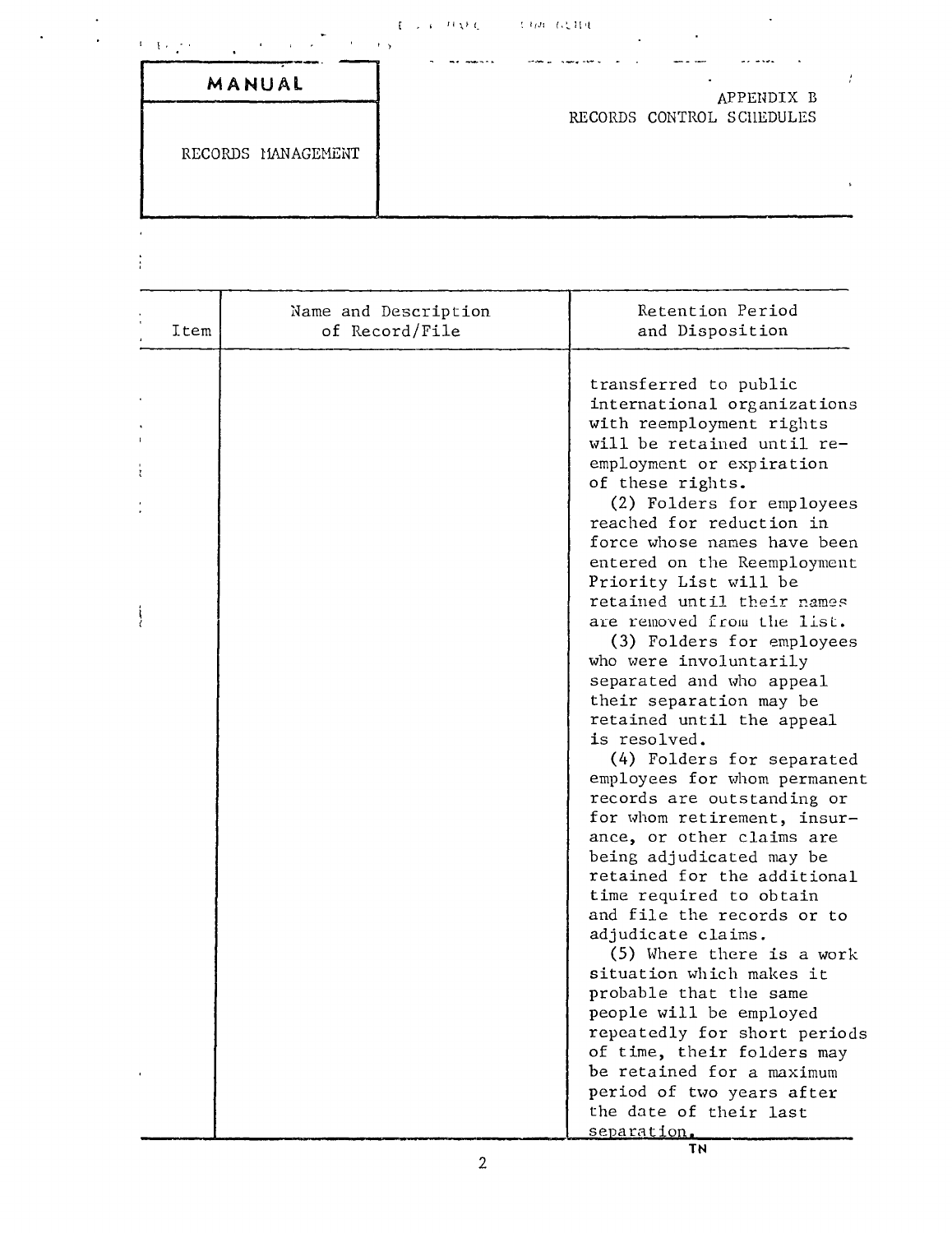$\label{eq:2.1} \frac{1}{\sqrt{2}}\int_{\mathbb{R}^3}\frac{1}{\sqrt{2}}\left(\frac{1}{\sqrt{2}}\right)^2\frac{1}{\sqrt{2}}\left(\frac{1}{\sqrt{2}}\right)^2\frac{1}{\sqrt{2}}\left(\frac{1}{\sqrt{2}}\right)^2.$ 

| APPENDIX B |                                                                                                                                                                                                                | MANUAL                                                                                                                                                                                                                                                                                                                                                                                                                                                                                                                                                                                                                                                                                                                                                                                                                                                                                                                        |
|------------|----------------------------------------------------------------------------------------------------------------------------------------------------------------------------------------------------------------|-------------------------------------------------------------------------------------------------------------------------------------------------------------------------------------------------------------------------------------------------------------------------------------------------------------------------------------------------------------------------------------------------------------------------------------------------------------------------------------------------------------------------------------------------------------------------------------------------------------------------------------------------------------------------------------------------------------------------------------------------------------------------------------------------------------------------------------------------------------------------------------------------------------------------------|
|            | RECORDS CONTROL SCHEDULES                                                                                                                                                                                      | RECORDS MANAGEMENT                                                                                                                                                                                                                                                                                                                                                                                                                                                                                                                                                                                                                                                                                                                                                                                                                                                                                                            |
| Item       | Name and Description<br>of Record/File                                                                                                                                                                         | Retention Period<br>and Disposition                                                                                                                                                                                                                                                                                                                                                                                                                                                                                                                                                                                                                                                                                                                                                                                                                                                                                           |
|            | Temporary Material (left<br>ь.<br>side of folder). Documents<br>maintained as temporary records<br>on the left side of the Official<br>Personnel Folder in accordance<br>with the Federal Personnel<br>Manual. | (6) Folders for employ-<br>ees who were involuntarily<br>separated and who are en-<br>titled to severance pay<br>under section 550.702 of<br>the Commission's regula-<br>tions shall be retained<br>until the former employee<br>is reemployed without time<br>limitation or is reemploy-<br>ed under an appointment<br>limited to more than one<br>year, after a break of<br>more than three days, or<br>until the severance pay<br>fund is exhausted, which-<br>ever comes first.<br>$Employ-$<br>ees transferring to<br>another Federal Agency<br>follow instructions in<br>FPM. Employees who have<br>separated transfer folders<br>to inactive file in accord-<br>ance with the FPM, then<br>transfer folders to NPRC,<br>(CPR), St. Louis, Missouri,<br>30 days after separation.<br>Retention:<br>Retain 1 year.<br>Break file<br>Disposition:<br>upon transfer or separa-<br>tion or 1 year, whichever<br>is earlier. |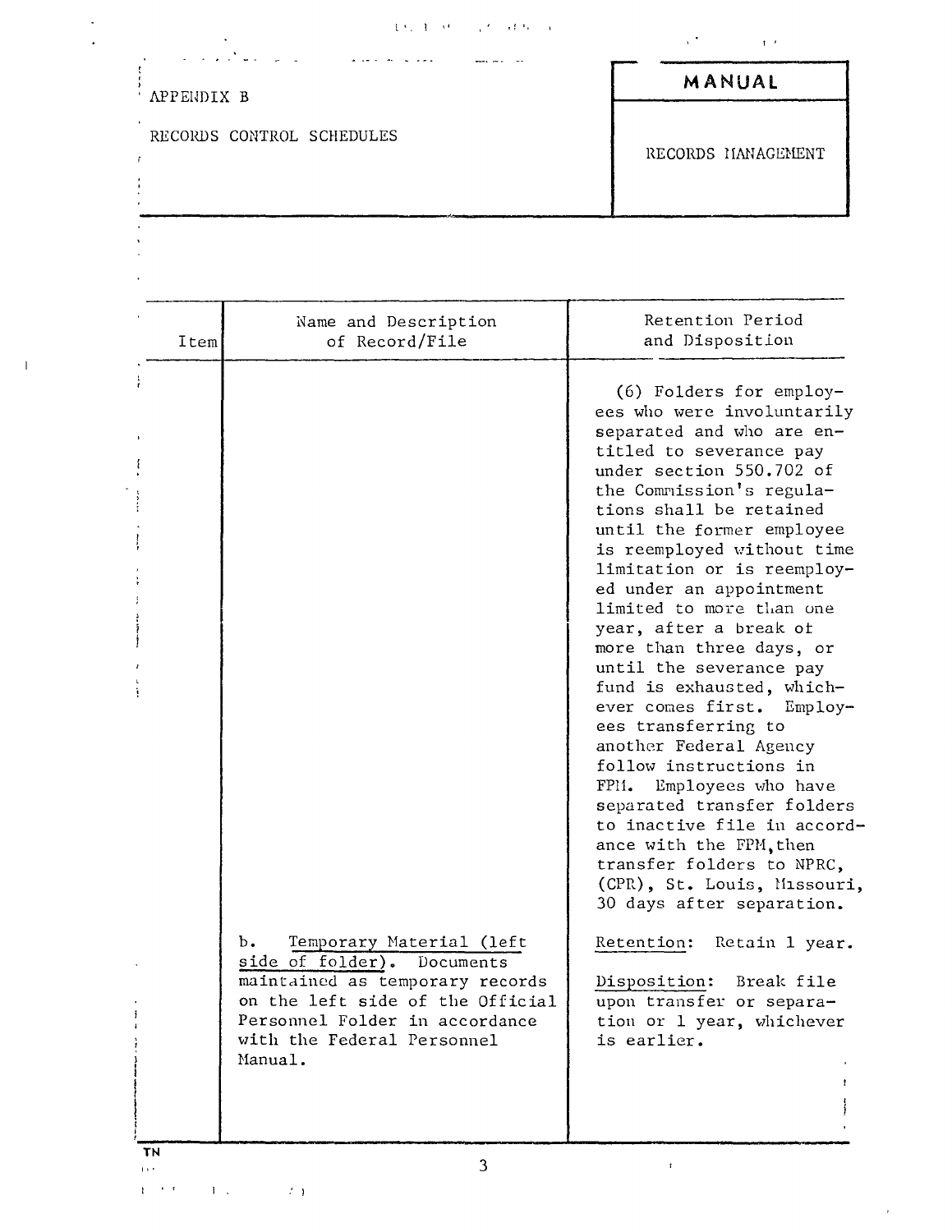|      | MANUAL .                                                                                                                                                                                                                                      |                               | . APPENDIX B                                                                                                                                                                                                                  |
|------|-----------------------------------------------------------------------------------------------------------------------------------------------------------------------------------------------------------------------------------------------|-------------------------------|-------------------------------------------------------------------------------------------------------------------------------------------------------------------------------------------------------------------------------|
|      | RECORDS MANAGEMENT                                                                                                                                                                                                                            |                               | RECORDS CONTROL SCHEDULES                                                                                                                                                                                                     |
|      |                                                                                                                                                                                                                                               |                               |                                                                                                                                                                                                                               |
| Item | Name and Description<br>of Record/File                                                                                                                                                                                                        |                               | Retention Period<br>and Disposition                                                                                                                                                                                           |
| 2.   | Service Record Card. (Standard<br>Form $7.$ ) Cards showing serv-<br>ice records of employees<br>separated or transferred.                                                                                                                    |                               | Retain 3 years.<br>Retention:<br>Break file<br>Disposition:<br>after employee's separation<br>or transfer. Keep in office<br>for 3 years, then destroy.                                                                       |
| 3.   | Employment.<br>а.<br>ment and related papers, ex-<br>cluding (a) records relating<br>to appointments and requiring<br>Senatorial confirmation, and<br>(b) applications resulting in<br>appointment filed in the<br>Official Personnel Folder. | Applications for employ-      | Retention:<br>Retain 1 year.<br>Disposition: Break file<br>upon receipt of Civil Serv-<br>ice Commission report of<br>inspection or when 2 years<br>old, whichever is earlier.<br>Keep in office for 1 year,<br>then destroy. |
|      | b.<br>Completed test materials.                                                                                                                                                                                                               | Employee Examination Records. | Retention:<br>Retain 1 year.<br>Disposition:<br>Break file<br>at end of year. Keep in<br>office for 1 year, then<br>destroy.                                                                                                  |
| 4.   | Appointment Files. Correspond-<br>ence, letters, and telegrams<br>offering appointments to poten-<br>tial employees.                                                                                                                          |                               |                                                                                                                                                                                                                               |
|      | Accepted Appointments.<br>$a_{\bullet}$<br>appointment is accepted, file<br>with temporary personnel papers<br>on left side of folder.                                                                                                        | Ιf                            | Retention: Same as item lb.<br>Disposition:<br>Same as item<br>$1b$ .                                                                                                                                                         |
|      |                                                                                                                                                                                                                                               |                               |                                                                                                                                                                                                                               |

 $\mathcal{L}_{\text{max}}$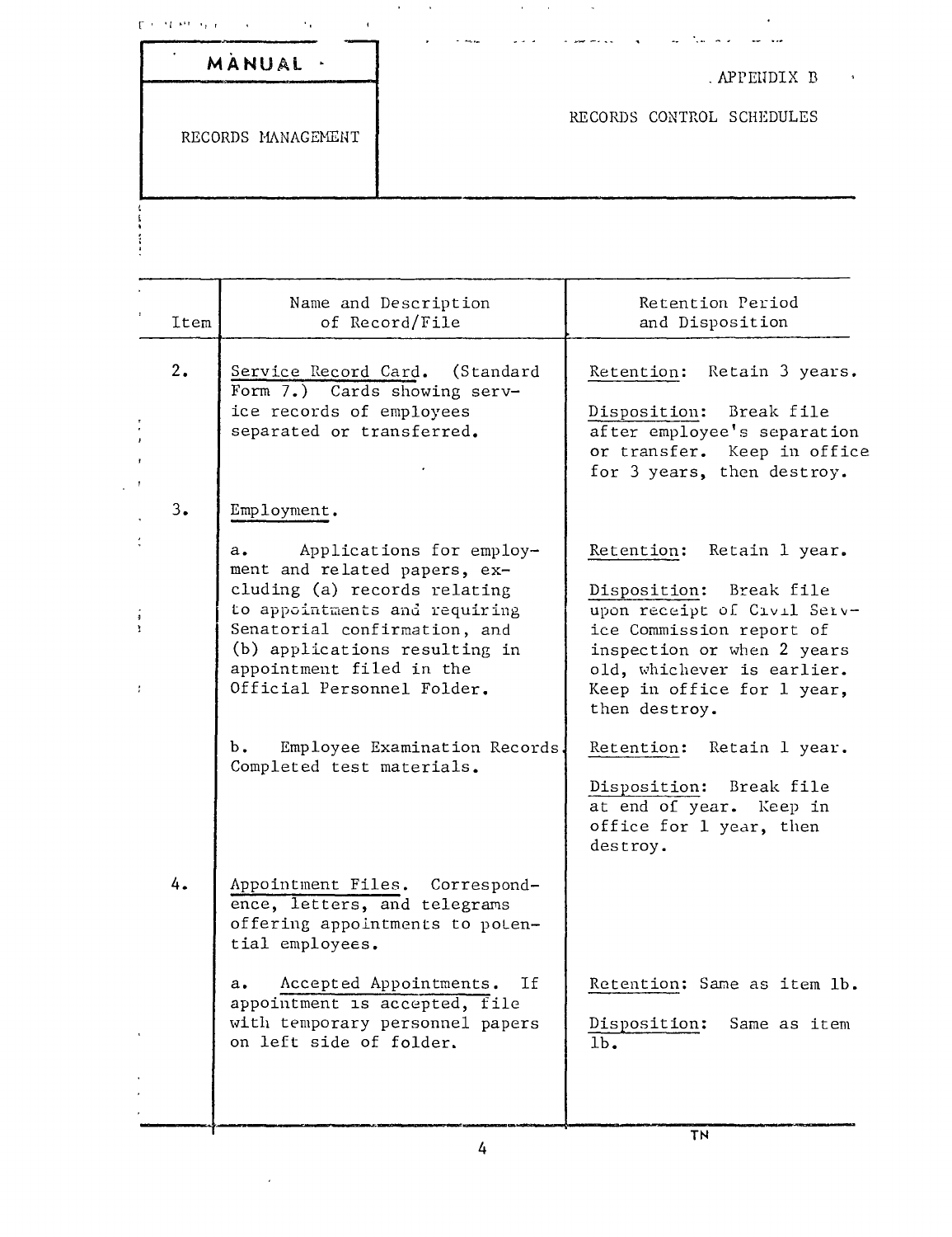| APPENDIX B                | MANUAL             |
|---------------------------|--------------------|
| RECORDS CONTROL SCHEDULES | RECORDS ''". FMENT |

 $\mathbf{r}$ 

 $\epsilon^{-1}$ 

| Item | Name and Description<br>of Record/File                                                                                                                                                                                             | Retention Period<br>and Disposition                                                                                                                                                                                                                                                                                                |
|------|------------------------------------------------------------------------------------------------------------------------------------------------------------------------------------------------------------------------------------|------------------------------------------------------------------------------------------------------------------------------------------------------------------------------------------------------------------------------------------------------------------------------------------------------------------------------------|
|      | Declined Appointments.<br>b.<br>If appointment is declined.                                                                                                                                                                        | Retain 1 month.<br>Retention:<br>Break file<br>Disposition:<br>after 1 month.<br>Return to<br>CSC with reply and appli-<br>cation if name was received<br>from certificate of eligi-<br>bles.                                                                                                                                      |
| 5.   | Certificates Files.                                                                                                                                                                                                                |                                                                                                                                                                                                                                                                                                                                    |
|      | Requests for certificates<br>a.<br>of eligibles.<br>Ъ.<br>Certificate of eligibles.                                                                                                                                                | Retain 2 years.<br>Ratantion:<br>Disposition: Break file<br>after certificate is<br>closed. Keep in office<br>and destroy 2 years after<br>date of certificate.<br>Retain 2 years.<br>Retention:<br>Disposition: Break file<br>after certificate is<br>closed. Keep in office<br>and destroy 2 years after<br>date of certificate. |
| 6.   | Classification.<br>Position Description Files.<br>a.<br>Documents which describe duties,<br>responsibilities, and supervisory<br>relationships of each position<br>within the organization.<br>These<br>include copies of position | Retain 5 years.<br>Retention:<br>Break inactive<br>Disposition:<br>file at end of fiscal year.<br>Keep in office for 5 years,<br>then destroy.                                                                                                                                                                                     |

ż,

 $\ddot{\phantom{a}}$ ù.

l,

 $\overline{1}$ 

 $\ddot{\phantom{a}}$ 

 $\alpha$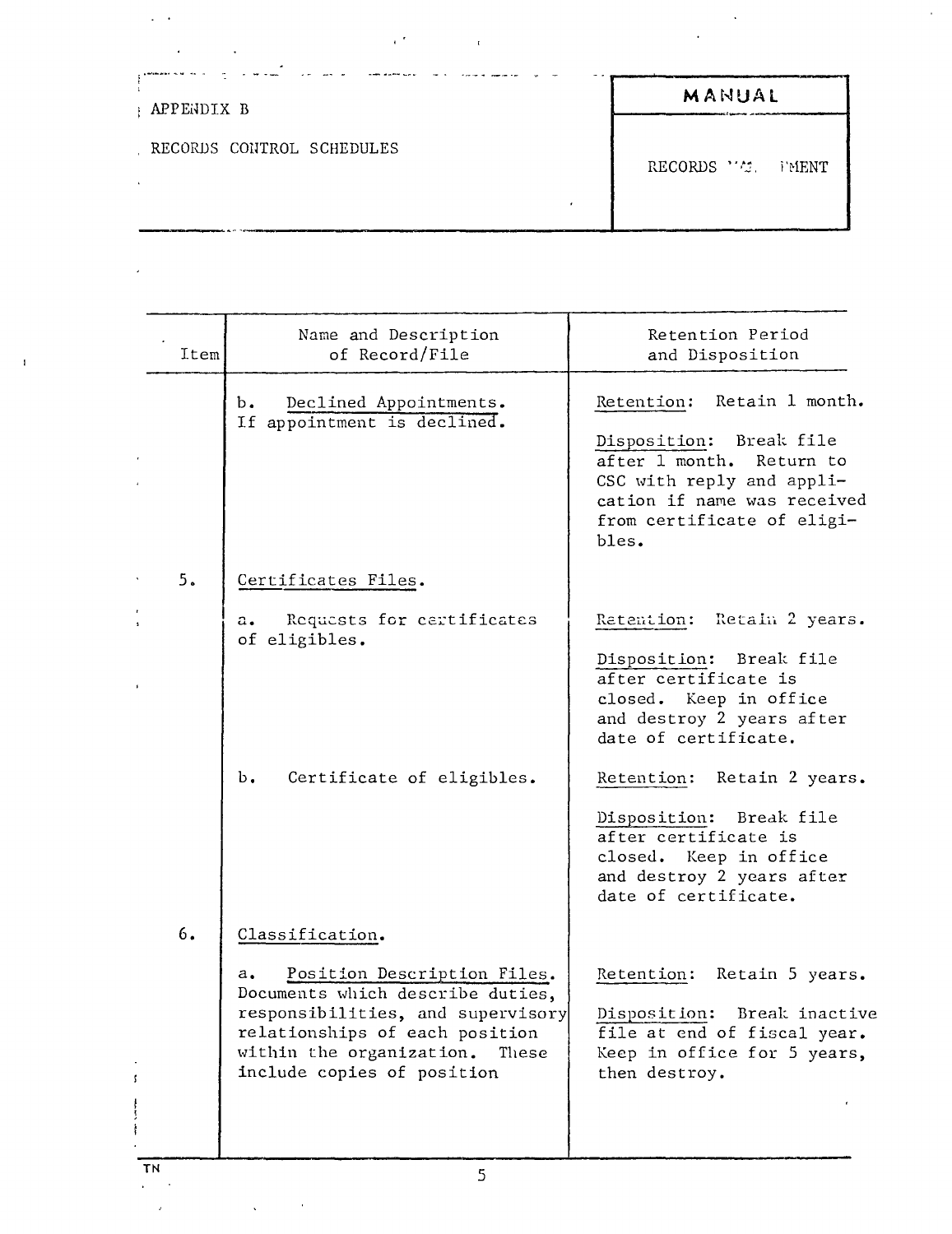| MANUAL |  |  |  |  |  |
|--------|--|--|--|--|--|
|--------|--|--|--|--|--|

 $\bar{\phantom{a}}$ 

## APPENDIX <sup>B</sup>

 $\bar{\mathbb{Z}}$  .

 $\bar{\rm E}$ 

 $\sigma_{\rm{max}}$  and  $\sigma_{\rm{max}}$ 

RECORDS CONTROL SCHEDULES

 $\bar{z}$  ,  $\bar{z}$ 

| Item | Name and Description<br>of Record/File                                                                                                                                                                                                                                                                                                                                                                   | Retention Period<br>and Disposition                                                                                                                        |
|------|----------------------------------------------------------------------------------------------------------------------------------------------------------------------------------------------------------------------------------------------------------------------------------------------------------------------------------------------------------------------------------------------------------|------------------------------------------------------------------------------------------------------------------------------------------------------------|
|      | descriptions of General Sched-<br>ule and Wage Board positions,<br>position description amend-<br>ments, certifications, check-<br>lists or fill-in descripitons,<br>multiple or standard descrip-<br>tions and related papers.                                                                                                                                                                          |                                                                                                                                                            |
|      | Position Classification<br>b.<br>Survey Files. Documents created<br>by performing systematic exami-<br>nation of the essential aspects<br>of all positions and position<br>design and structuring within an<br>Included are position sur-<br>area.<br>vey reports, records of classifi-<br>cation surveys, position review<br>classifications, review papers,<br>recommendations, and related<br>papers. | Retention: Retain 5 years.<br>Disposition: Break file<br>at end of year following<br>completion of survey.<br>Keep in office for 5 years,<br>then destroy. |
| 7.   | Personnel Action Files (SF 50).<br>Copies exclusive of those in<br>Official Personnel Folders accu-<br>mulated to provide a record of<br>inspection, statistics, refer-<br>ences, preparation of reports,<br>etc.                                                                                                                                                                                        | Retention: Retain 2 years.<br>Disposition:<br>Break file<br>at end of month. Keep in<br>office for 2 years, then<br>destroy.                               |
| 8.   | Miscellaneous Personnel Records<br>Files. Correspondence and forms<br>in operating personnel offices<br>relating to personnel.                                                                                                                                                                                                                                                                           |                                                                                                                                                            |
|      |                                                                                                                                                                                                                                                                                                                                                                                                          | <b>TN</b>                                                                                                                                                  |

 $\omega \rightarrow \omega$ 

بداعا

֦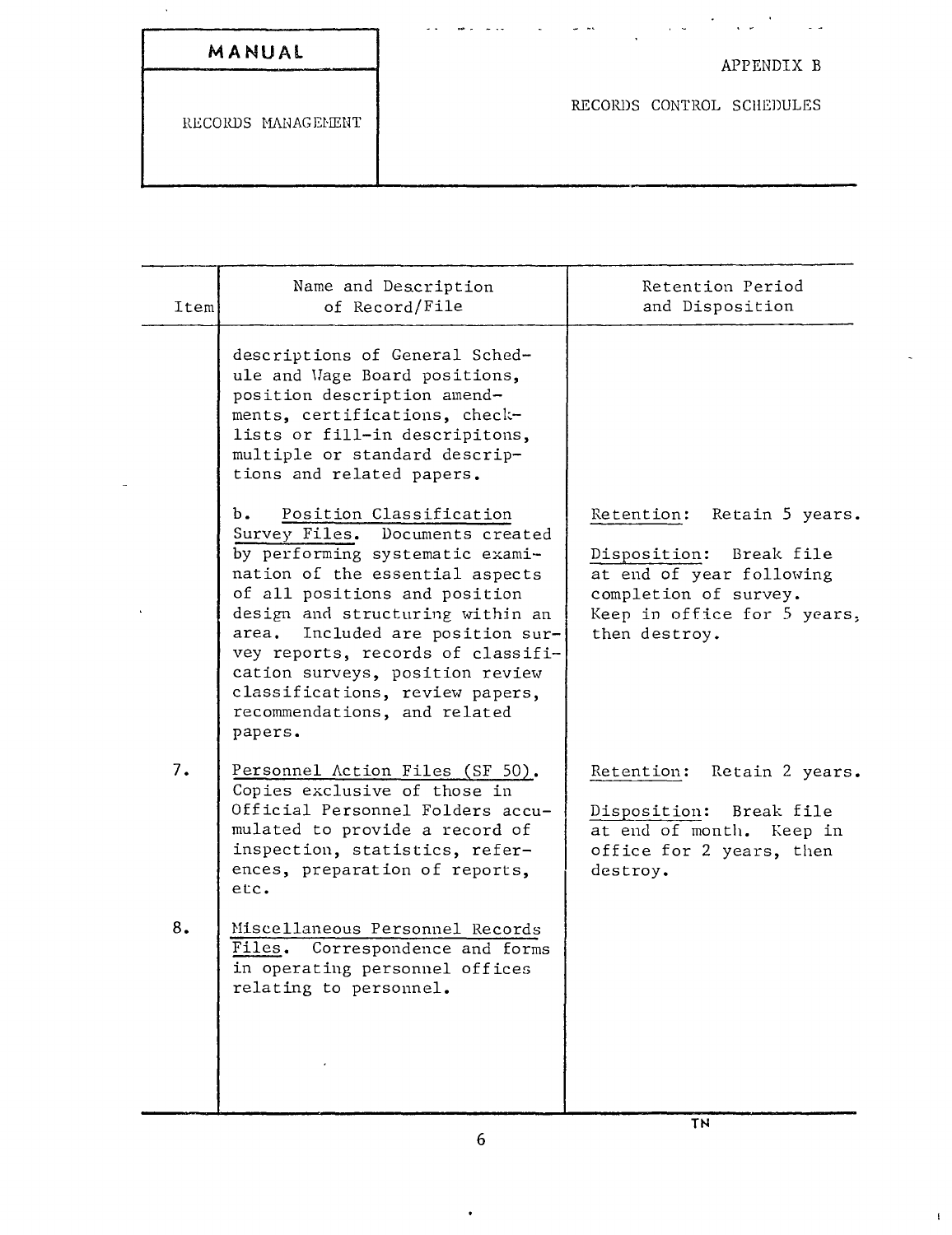## $\sim 10^{-11}$ APPENDIX B

RECORDS CONTROL SCHEDULES

 $\overline{a}$ 

 $\int\limits_{1}% \int\limits_{1}% \int\limits_{1}% \int\limits_{1}% \int\limits_{1}% \int\limits_{1}% \int\limits_{1}% \int\limits_{1}% \int\limits_{1}% \int\limits_{1}% \int\limits_{1}% \int\limits_{1}% \int\limits_{1}% \int\limits_{1}% \int\limits_{1}% \int\limits_{1}% \int\limits_{1}% \int\limits_{1}% \int\limits_{1}% \int\limits_{1}% \int\limits_{1}% \int\limits_{1}% \int\limits_{1}% \int\limits_{1}% \int\limits_{1}% \int\limits_{1}% \int\limits_{1}% \int\limits_{1}% \int\limits_{1}% \int\limits_{1}% \int\limits_{1}% \int\$ 

RECORDS MANAGEMENT

| Item | Name and Description<br>of Record/File                                                                                                                                                                                                                                                                            | Retention Period<br>and Disposition                                                                                                                                                                                                                                           |
|------|-------------------------------------------------------------------------------------------------------------------------------------------------------------------------------------------------------------------------------------------------------------------------------------------------------------------|-------------------------------------------------------------------------------------------------------------------------------------------------------------------------------------------------------------------------------------------------------------------------------|
|      | Correspondence and forms<br>a.<br>relating to pending personnel<br>action.                                                                                                                                                                                                                                        | Retention: Dispose when<br>action is completed.<br>Disposition: Break file<br>after completion of per-<br>sonnel action, then destroy.                                                                                                                                        |
|      | Retention Registers<br>b.<br>(including card files and re-<br>lated papers). These are lists<br>or printouts prepared before re-<br>duction-in-force for each com-<br>petitive level affected by the<br>reduction.                                                                                                | Retention: Retain 2 years<br>unless court case is<br>pending.<br>Break file at<br>Disposition:<br>end of year. Keep in<br>office for 2 years, then<br>destroy, unless an appeal<br>or court case is pending,<br>destroy after the case is<br>resolved, whichever is<br>later. |
|      | Retention Registers<br>$c_{\bullet}$<br>including card files and re-<br>lated papers) from which no<br>reduction-in-force actions have<br>been taken.                                                                                                                                                             | Retain until<br>Retention:<br>superseded.<br>Disposition:<br>Destroy<br>when superseded.                                                                                                                                                                                      |
| 9.   | Merit Promotion Files.<br>Position<br>vacancy announcements, bids,<br>applications for job vacancies,<br>evaluations, referrals, re-<br>quests for certificates of<br>eligibles, certificates of<br>eligibles for appointment,<br>copies of registers, and<br>selected papers maintained<br>by personnel offices. | Retain 2 years.<br>Retention:<br>Disposition:<br>Break file<br>at end of year. Keep in<br>office for 2 years, then<br>destroy, provided that<br>requirements of the FPM<br>are observed.                                                                                      |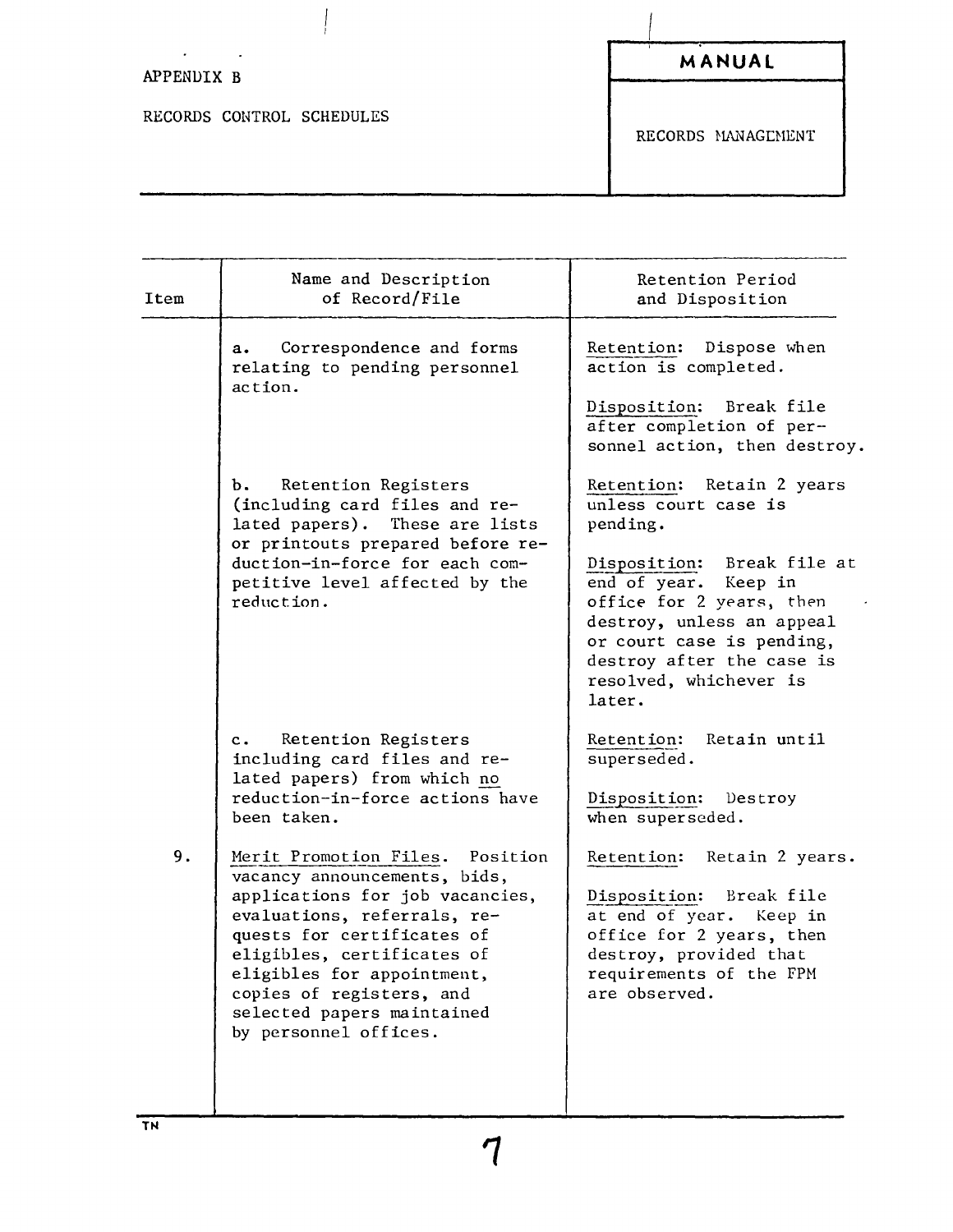的复数形式 , "



**TN**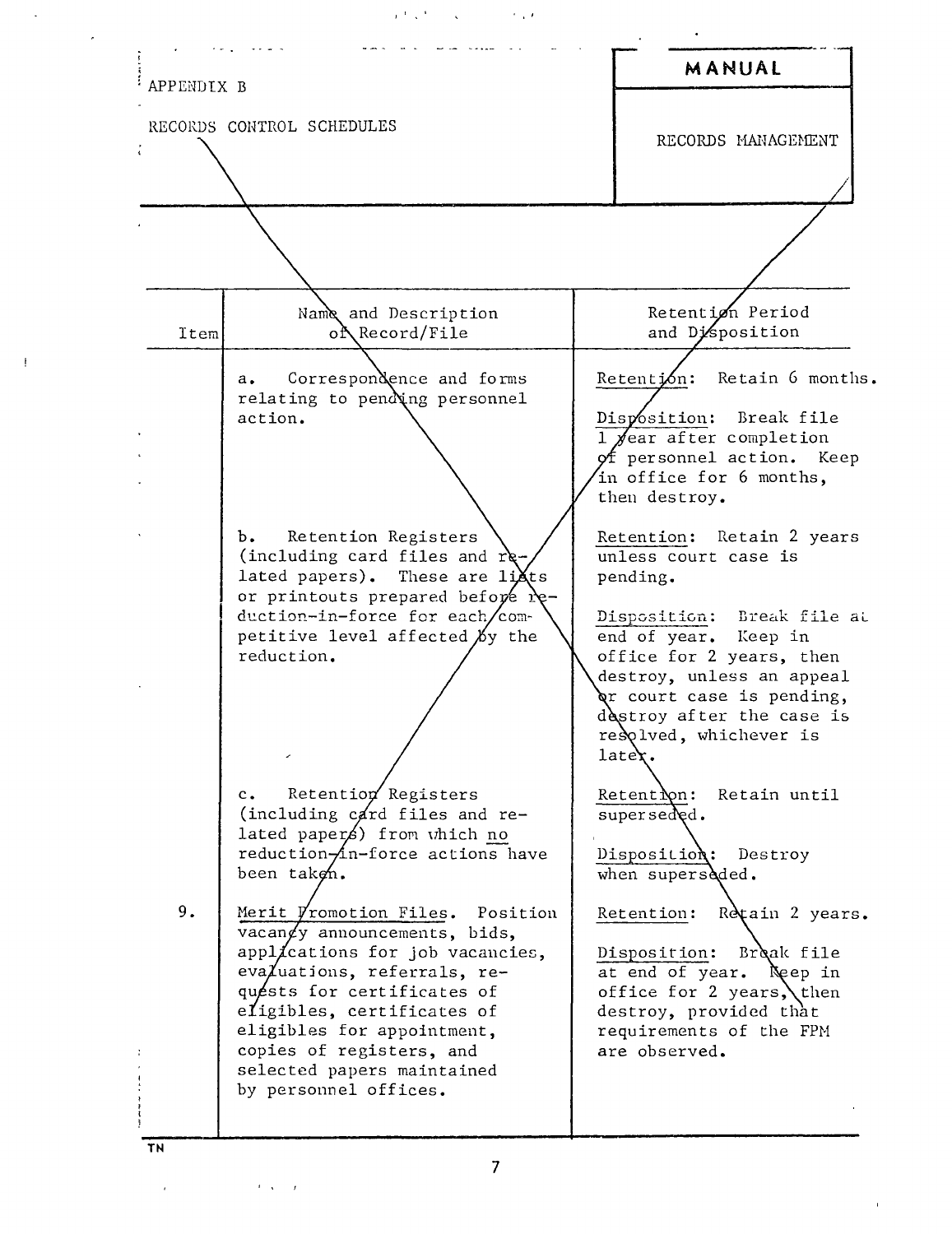|                    | $\bullet$                 |
|--------------------|---------------------------|
| MANUAL             | APPENDIX B                |
| RECORDS MANAGEMENT | RECORDS CONTROL SCHEDULES |

 $\epsilon = \frac{1}{2}$ 

 $\ddot{\phantom{0}}$ 

| Item | Name and Description<br>of Record/File                                                                                                                     | Retention Period<br>and Disposition                                                                                             |
|------|------------------------------------------------------------------------------------------------------------------------------------------------------------|---------------------------------------------------------------------------------------------------------------------------------|
| 10.  | Employee Performance.                                                                                                                                      |                                                                                                                                 |
|      | Incentive Awards. Records<br>$a_{\bullet}$<br>documenting an employee sugges-<br>tion, superior performance<br>award, or quality within-grade<br>increase. | Retention: Retain 2 years.<br>Disposition: Break file<br>at end of fiscal year.<br>Keep in office for 2 years,<br>then destroy. |
|      | Ъ.<br>Incentive Awards Program -<br>Reports.                                                                                                               | Retention: Retain 3 years.                                                                                                      |
|      |                                                                                                                                                            | Disposition: Break file<br>after report is completed.<br>Keep in office for 3 years,<br>then destroy.                           |
|      | $c_{\bullet}$<br>Performance Rating Appeals<br>Files. Consist of copies of                                                                                 | Retention: Retain 3 years,                                                                                                      |
|      | employee's appeals of his per-<br>formance rating, copies of<br>decisions rendered and other<br>material pertaining to the case.                           | Disposition: Break file<br>at end of year in which final<br>decision is made. Keep in<br>office for 3 years, then<br>destroy.   |
|      | d.<br>Civilian Service. Length of<br>Service Control Files. Controls<br>maintained to record eligibility                                                   | Retention: Retain until<br>superseded by current ADP<br>list.                                                                   |
|      | for an award of civilian service<br>emblems.                                                                                                               | Disposition: Destroy when<br>new ADP list is created.                                                                           |
|      |                                                                                                                                                            |                                                                                                                                 |
|      |                                                                                                                                                            |                                                                                                                                 |
|      |                                                                                                                                                            |                                                                                                                                 |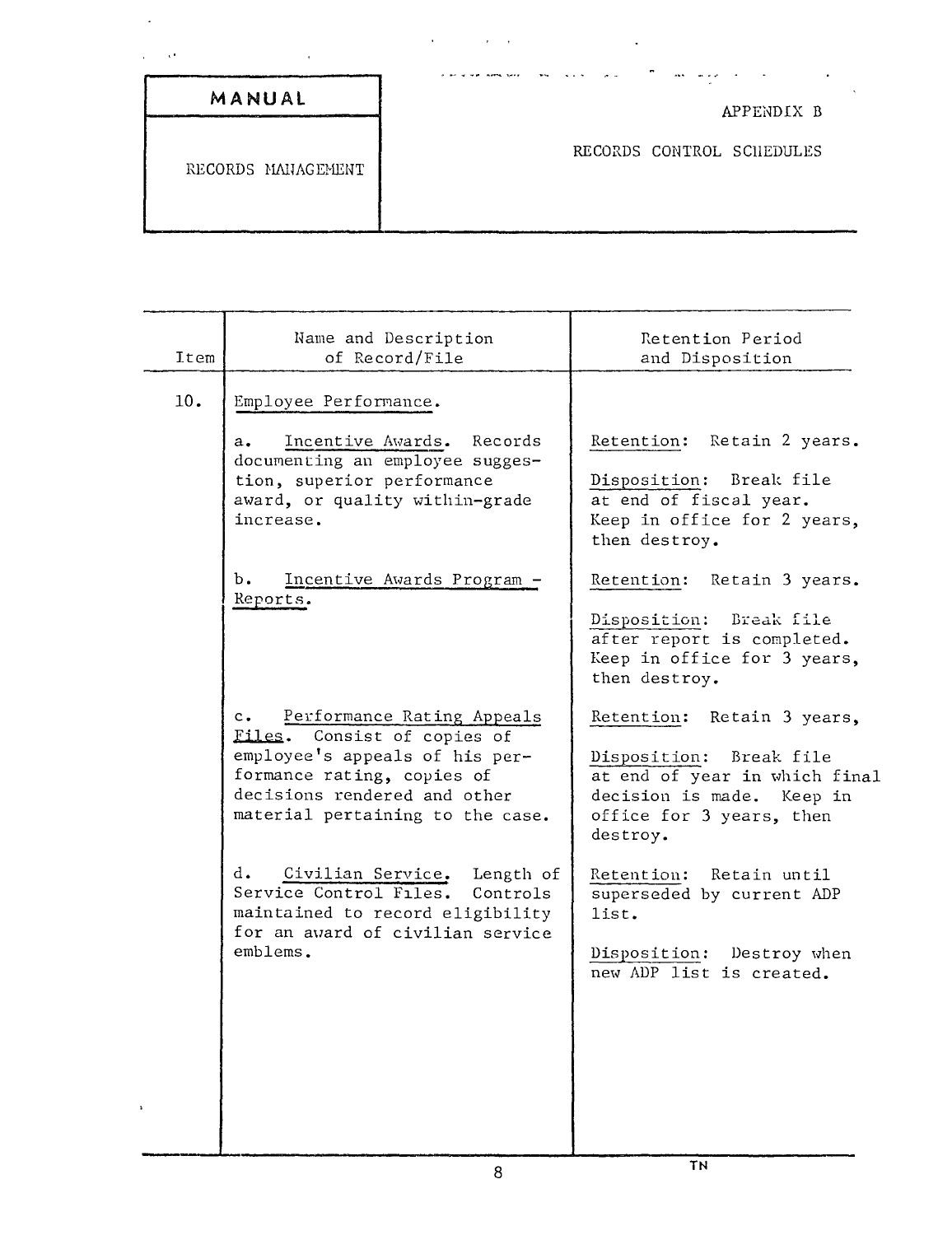# APPENDIX B

 $\begin{aligned} \mathcal{F}_{\mathcal{A}}(\mathbf{y}) &= \mathcal{F}_{\mathcal{A}}(\mathbf{y}) \\ &= \mathcal{F}_{\mathcal{A}}(\mathbf{y}) + \mathcal{F}_{\mathcal{A}}(\mathbf{y}) \end{aligned}$ 

RECORDS CONTROL SCHEDULES

 $\overline{\phantom{a}}$ 

RECORDS MANAGEMENT

| Item | Name and Description<br>of Record/File                                                                                                                                                                                                                                                                                                                                                                                                                                                                                                                                      | Retention Period<br>and Disposition                                                                                                                                                                                                      |
|------|-----------------------------------------------------------------------------------------------------------------------------------------------------------------------------------------------------------------------------------------------------------------------------------------------------------------------------------------------------------------------------------------------------------------------------------------------------------------------------------------------------------------------------------------------------------------------------|------------------------------------------------------------------------------------------------------------------------------------------------------------------------------------------------------------------------------------------|
| 11.  | Employee Relations.<br>Appeals and Grievances<br>а.<br>Files. Files related to review-<br>ing, hearing, and disposing of<br>employee grievances and appeals<br>of adverse personnel actions and<br>disciplinary measures.<br>These<br>include material pertinent to<br>individual employees but not<br>filed in the Official Personnel<br>Folder, such as employees appeal\$<br>of disciplinary actions, sum-<br>maries and transcripts of hearing\$,<br>designation of committee members,<br>committee reports, Civil Service<br>Commission reports and related<br>papers. | Retention:<br>Retain 4 years.<br>Disposition: Break file<br>at end of year after final<br>decision. Keep in office<br>for 1 year, then transfer<br>to Federal Records Center.<br>Keep in FRC for 3 years,<br>then destroy.               |
|      | Equal Employment Oppor-<br>b.<br>tunity Affirmative Action Plan<br>Files. Annual reports showing<br>the existing problems related<br>to Equal Employment Opportunity,<br>and the plan for improving the<br>situation.<br>EEO Program Files. Files<br>$c_{\bullet}$<br>containing documents describing<br>operation, problems, accomplish-<br>ments, and other matters relative<br>to the Equal Employment Oppor-                                                                                                                                                            | Retention: Retain 3 years.<br>Disposition: Break file<br>at end of year, Keep in<br>office for 3 years, then<br>destroy.<br>Retention: Retain 3 years.<br>Disposition: Break file<br>at end of year. Keep in<br>office for 3 years, then |
|      | tunity program.                                                                                                                                                                                                                                                                                                                                                                                                                                                                                                                                                             | destroy.                                                                                                                                                                                                                                 |

 $\ddot{\phantom{0}}$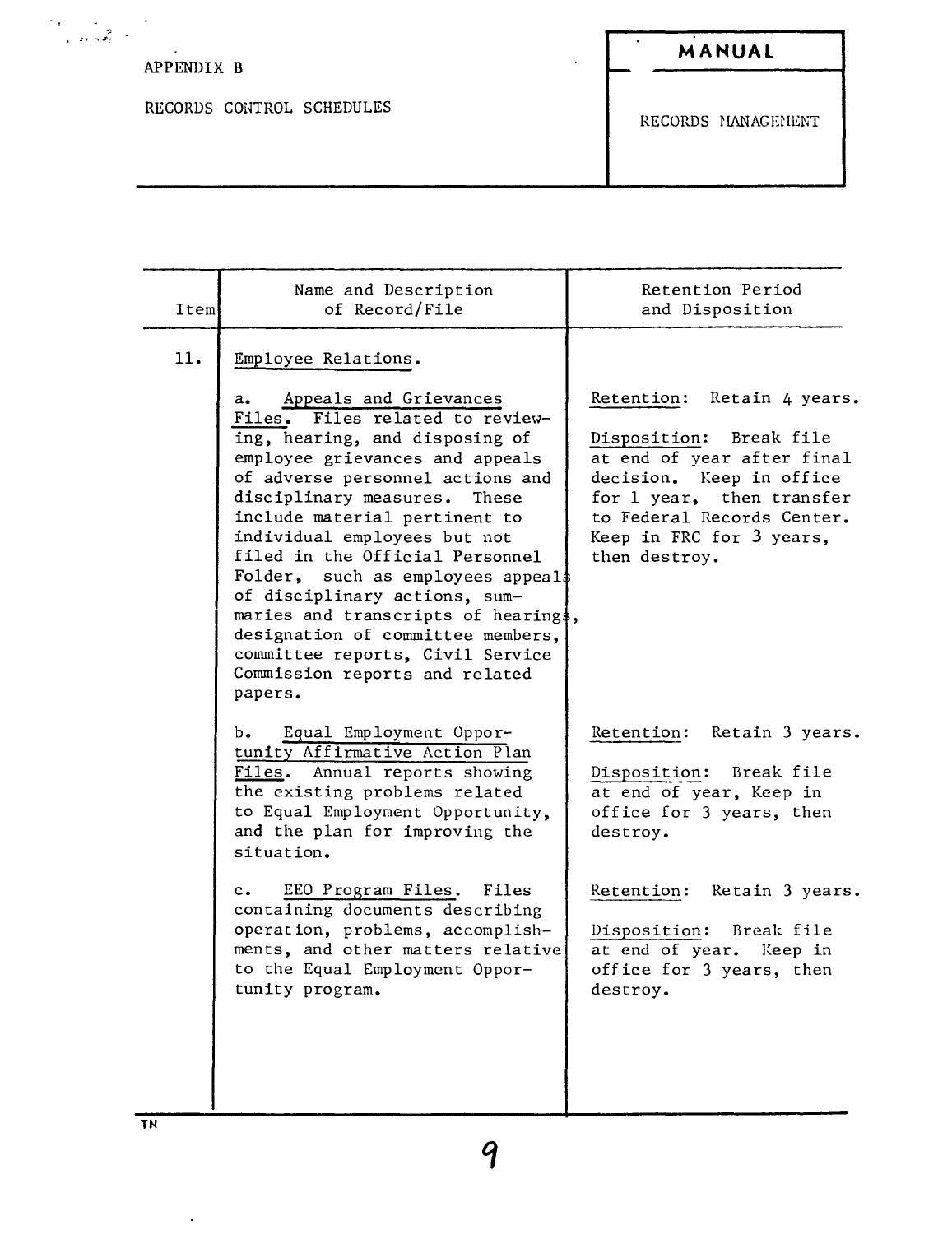| APPENDIX B                | MANUAL             |
|---------------------------|--------------------|
| RECORDS CONTROL SCHEDULES | RECORDS MANAGEMENT |

 $\bar{1}$ 

| Iteml                                             | Name and Description<br>of Record/File                                                                                                                                                                                                                                                                                                                                                                                                                                                                                                                                                                                                                                               | Retention Period<br>and Disposition                                                                                                                                                                                                                                                         |
|---------------------------------------------------|--------------------------------------------------------------------------------------------------------------------------------------------------------------------------------------------------------------------------------------------------------------------------------------------------------------------------------------------------------------------------------------------------------------------------------------------------------------------------------------------------------------------------------------------------------------------------------------------------------------------------------------------------------------------------------------|---------------------------------------------------------------------------------------------------------------------------------------------------------------------------------------------------------------------------------------------------------------------------------------------|
| 11.                                               | Suployee Relations.<br>Appeals and Grievances<br>a.<br>Files\ Files related to review-<br>ing, hearing, and disposing of<br>employee grievances and appeals<br>of adverse personnel actions and<br>disciplinary measures.<br>These<br>include material pertinent to<br>individual employees but not<br>filed in the Official Personnel<br>Folder, such as exployees appeal<br>of disciplinary actions, sum-<br>maries and transcripts of hearings,<br>designation of committee members,<br>committee reports, CivilXervice<br>Commission reports and $\Lambda$ elated<br>papers.<br>Equal Employment Oppor-<br>b.<br>tunity Affirmative Action Plan<br>Files. Annual/reports showing | Retention: Retain 7 years.<br>Disposition: Break file<br>at end of year after final<br>decision. Keep in office<br>for $\triangle$ years, then transfer<br>to Federal Records Center.<br>Keep in FRC for 5 years,<br>then destroy.<br>Retention: Retain 3 years.<br>Disposition: Break file |
| ٦N<br>$\mathbf{r} = \mathbf{r} \times \mathbf{r}$ | the existing/problems related<br>to Equal Employment Opportunity,<br>and the plan for improving the<br>situation.<br>c. EEO Program Files.<br>Files<br>containing documents describing<br>operation, problems, accomplish-<br>ments, and other matters relative<br>to the Equal Employment Oppor-<br>tunity program.<br>$\sim 1$<br>9.<br>$\mathcal{V}^{(k)}$                                                                                                                                                                                                                                                                                                                        | at end of year, Keep in<br>office for 3 years, then<br>destroy.<br>Retention:<br>Retain 3 years.<br>Disposition: Break file<br>at end of year. Keep in<br>office for 3 <i>jears</i> , then<br>destroy.                                                                                      |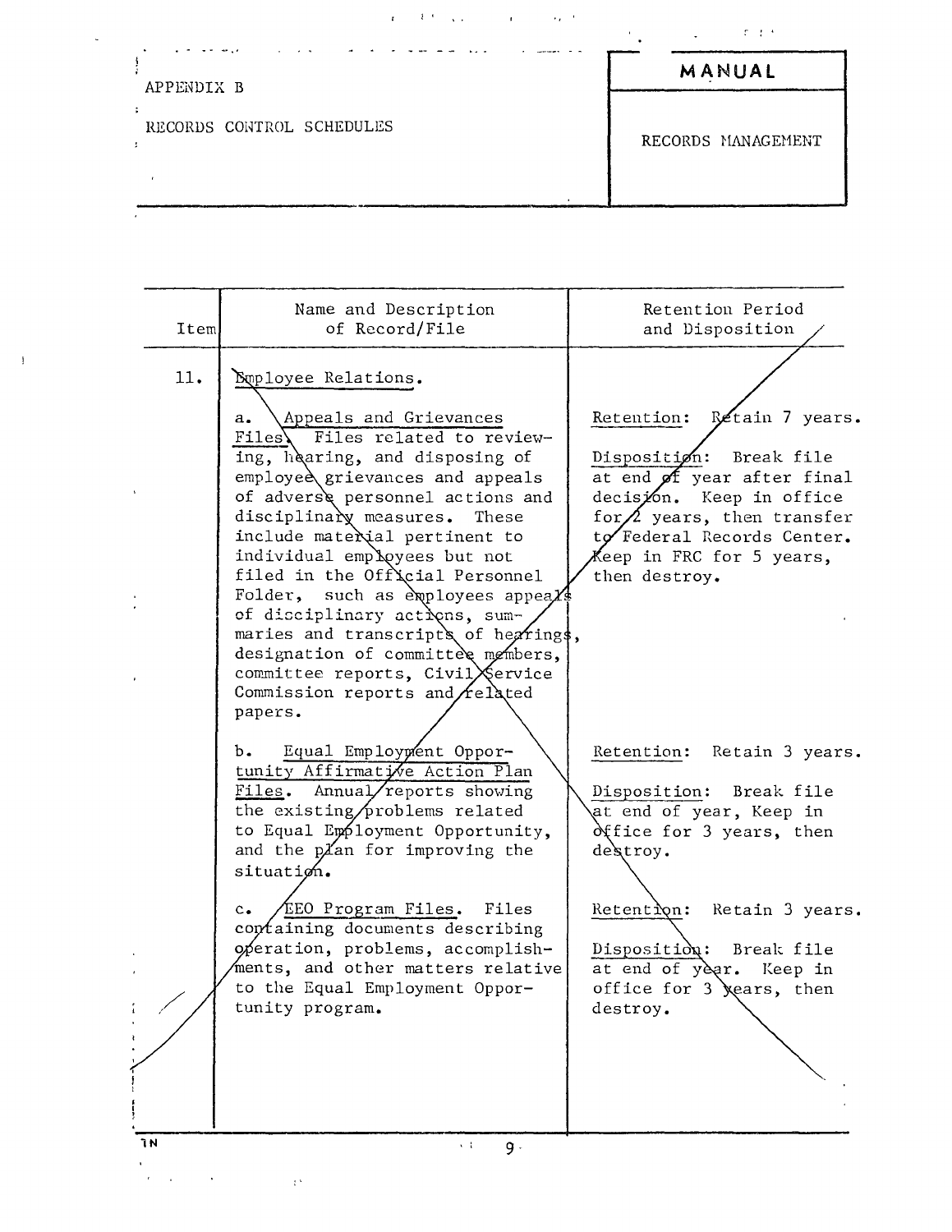| MANUAL |  |  |  |
|--------|--|--|--|
|        |  |  |  |

RECORDS CONTROL SCHEDULES

| Item | Name and Description<br>of Record/File                                                                                                                                                                                                                                                            | Retention Period<br>and Disposition                                                                                                   |
|------|---------------------------------------------------------------------------------------------------------------------------------------------------------------------------------------------------------------------------------------------------------------------------------------------------|---------------------------------------------------------------------------------------------------------------------------------------|
| 12.  | Employee Benefits Files.<br>Documents relating to the orig-<br>ination, implementation, or<br>monitoring of employee benefits,<br>such as group life insurance and<br>health plans. Health Benefits<br>Registration and Notices of Change<br>in Enrollment Status Form,<br>signed originals.      | Retention:<br>Same as Item<br>1a.<br>Disposition: Same as Item<br>1a.                                                                 |
| 13.  | Health Record Case File.<br>Files contain correspondence,<br>reports, and other papers<br>documenting employee medical<br>history.                                                                                                                                                                |                                                                                                                                       |
|      | Preemployment physical<br>а.<br>examination, Health Qualifi-<br>cation Placement Records, and<br>fitness for duty examination.                                                                                                                                                                    | Retention:<br>Same as Item<br>1a.<br>Disposition: Same as Item<br>1a.                                                                 |
|      | All other papers.<br>b.                                                                                                                                                                                                                                                                           | Retention: Retain 5 years.<br>Disposition: Break when<br>file becomes inactive.<br>Keep in office for 5 years,<br>then destroy.       |
| 14.  | Retirement Program Files.<br>Copies of documents created in<br>providing assistance and in-<br>structions to employees<br>regarding retirement and inter-<br>pretation of matters pertaining<br>to retirement program, including<br>benefits, eligibility, types of<br>annuities and retirements. | Retention:<br>Retain 2 years.<br>Disposition:<br>Break file<br>at end of fiscal year.<br>Keep in office for 2 years,<br>then destroy. |

TN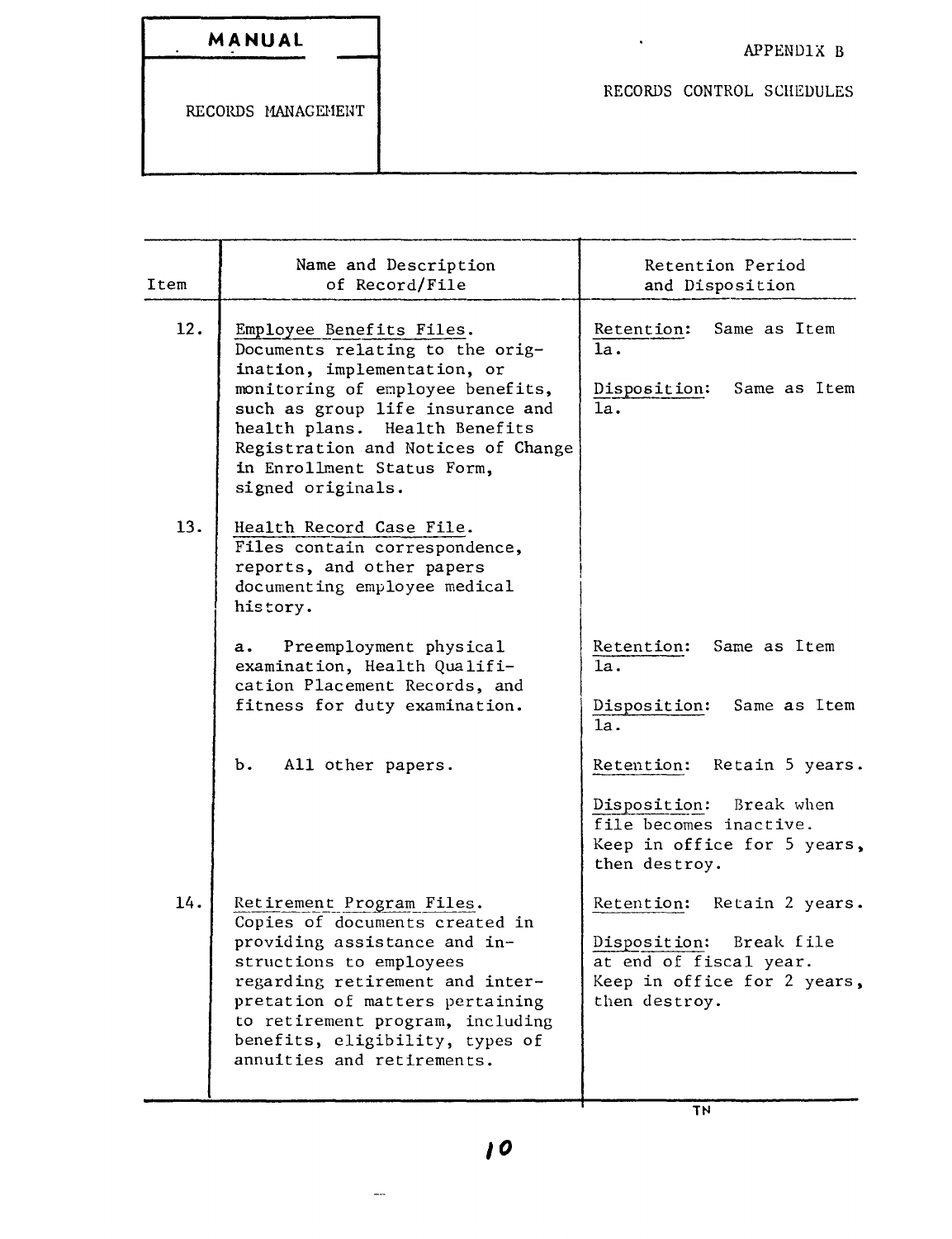|            | RECORDS MANAGEMENT                                                                                                                                                                                                                                                                                                                                                                                                                                                                                                                                                                                                                                                                                         | RECORDS CONTROL SCHEDULES                                                                                                                                                                                                                                                                                                                                                                                                                       |
|------------|------------------------------------------------------------------------------------------------------------------------------------------------------------------------------------------------------------------------------------------------------------------------------------------------------------------------------------------------------------------------------------------------------------------------------------------------------------------------------------------------------------------------------------------------------------------------------------------------------------------------------------------------------------------------------------------------------------|-------------------------------------------------------------------------------------------------------------------------------------------------------------------------------------------------------------------------------------------------------------------------------------------------------------------------------------------------------------------------------------------------------------------------------------------------|
|            |                                                                                                                                                                                                                                                                                                                                                                                                                                                                                                                                                                                                                                                                                                            |                                                                                                                                                                                                                                                                                                                                                                                                                                                 |
| Item       | Name and Description<br>of Record/File                                                                                                                                                                                                                                                                                                                                                                                                                                                                                                                                                                                                                                                                     | Retention Period<br>and Disposition                                                                                                                                                                                                                                                                                                                                                                                                             |
| 12.<br>13. | d.<br>Applications for, and certifi-<br>cates of eligibility for hous-<br>ing of essential employees, and<br>all related documents.<br>Employee Benefits Files.<br>Documents relating to the orig-<br>ination, implementation, $\partial x$<br>monitoring of employee benerits,<br>such as group life insurance and<br>health plans. Health Benefits<br>in Enrollment Status Form.<br>signed originals.<br>Health Record Case File.<br>Files contain correspondence,<br>reports, and other papers<br>documenting employee medical<br>history.<br>Preemployment physical<br>а.<br>examination, Health Qualifi-<br>cation Placement Records, and<br>fitness/for duty examination.<br>All other papers.<br>Ъ. | Housing Application Files.<br>Retain 3 years.<br>Retention:<br>Disposition: Break file<br>one year after date of cer-<br>tificaté. Keep in office<br>for $\mathcal Y$ years, then destroy.<br>Rétention:<br>Same as Item<br>$1a$ .<br>Disposition:<br>Same as Item<br>$\overline{1a}$ .<br>Registration and Notices of Change<br>Same as Item<br>Retention:<br>1a.<br>Disposition:<br>Same $a \in$ Item<br>1a.<br>Retention:<br>Retain 5 years. |
|            |                                                                                                                                                                                                                                                                                                                                                                                                                                                                                                                                                                                                                                                                                                            | Disposition:<br>Break when<br>file becomes inactive.<br>Keep in office for 5 years,<br>then destroy.                                                                                                                                                                                                                                                                                                                                            |

 $\mathbb{Z}$ 

 $\overline{TN}$ 

 $\sim$   $\alpha$ 

 $\alpha$  ,  $\alpha$  ,  $\alpha$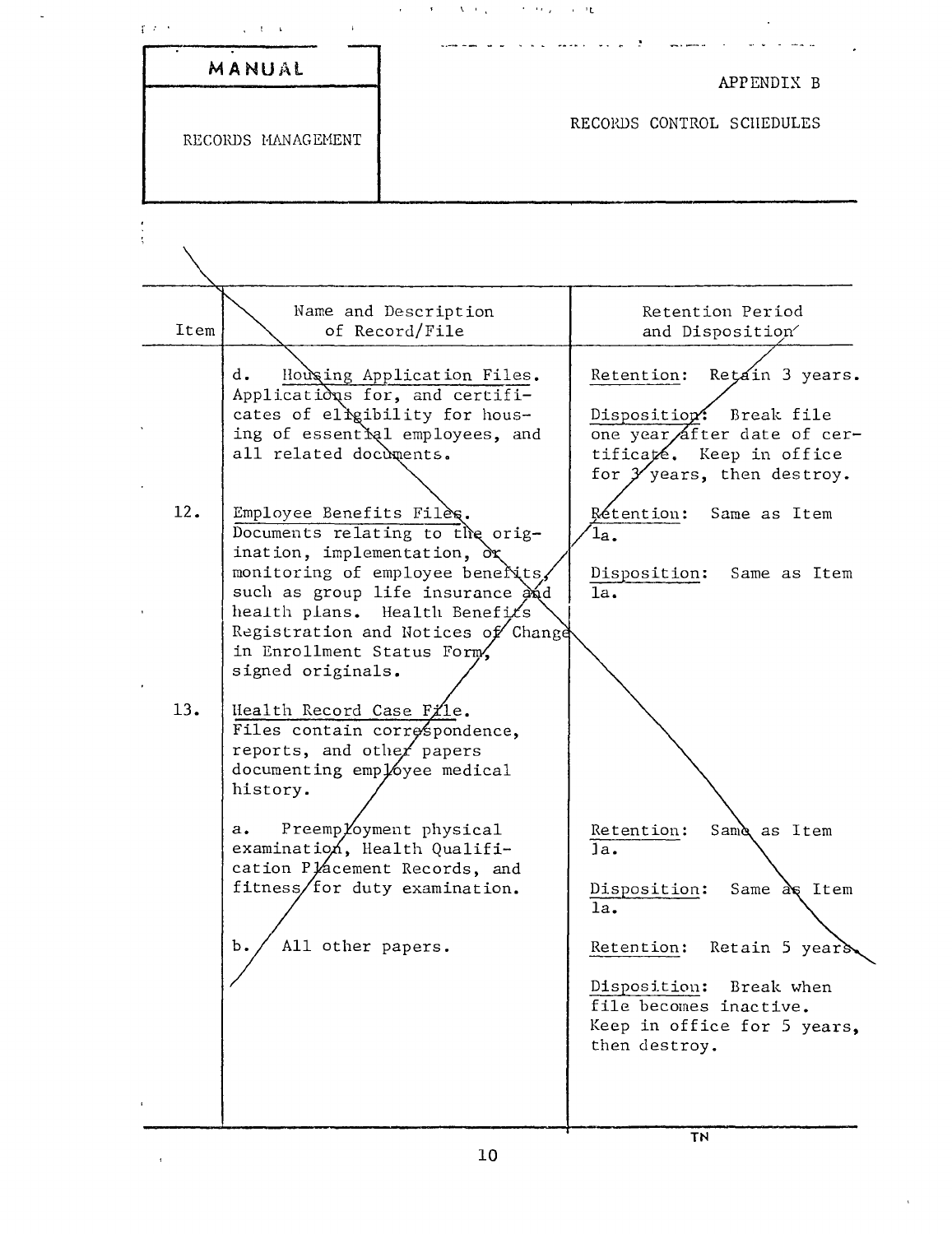### $\mathcal{L}^{\pm}$ APPENDIX B

RECORDS CONTROL SCHEDULES

 $\sim$ 

**MANUAL**

 $\mathcal{L}_{\text{max}}$  and  $\mathcal{L}_{\text{max}}$ 

RECORDS MANAGEMENT

| Item | Name and Description<br>of Record/File                                                                                                                                                                                                            | Retention Period<br>and Disposition                                                                                                                  |
|------|---------------------------------------------------------------------------------------------------------------------------------------------------------------------------------------------------------------------------------------------------|------------------------------------------------------------------------------------------------------------------------------------------------------|
| 15.  | Training Program Files. Files<br>contain documents which describe<br>the operation, accomplishments,<br>and other matters relative to<br>the training program.                                                                                    | Retention: Retain 5 years.<br>Disposition: Break file<br>at end of fiscal year.<br>Keep in office for 5 years,<br>then destroy.                      |
| 16.  | Training Report Files. Reports<br>compiled pertaining to training<br>and all related papers.                                                                                                                                                      | Retention: Retain 5 years.<br>Disposition: Break file<br>one year after completion<br>of report. Keep in office<br>for 5 years, then destroy.        |
| 17.  | Personnel Statistical Reports.<br>Records created in the prep-<br>aration, coordination, and<br>consolidation of regular and<br>special personnel reports to<br>the Civil Service Commission,<br>other comparable reports, and<br>related papers. | Retention: Retain 2 years.<br>Disposition: Break file<br>at end of year when report<br>is completed. Keep in<br>office for 2 years, then<br>destroy. |

**TN**

 $\bullet$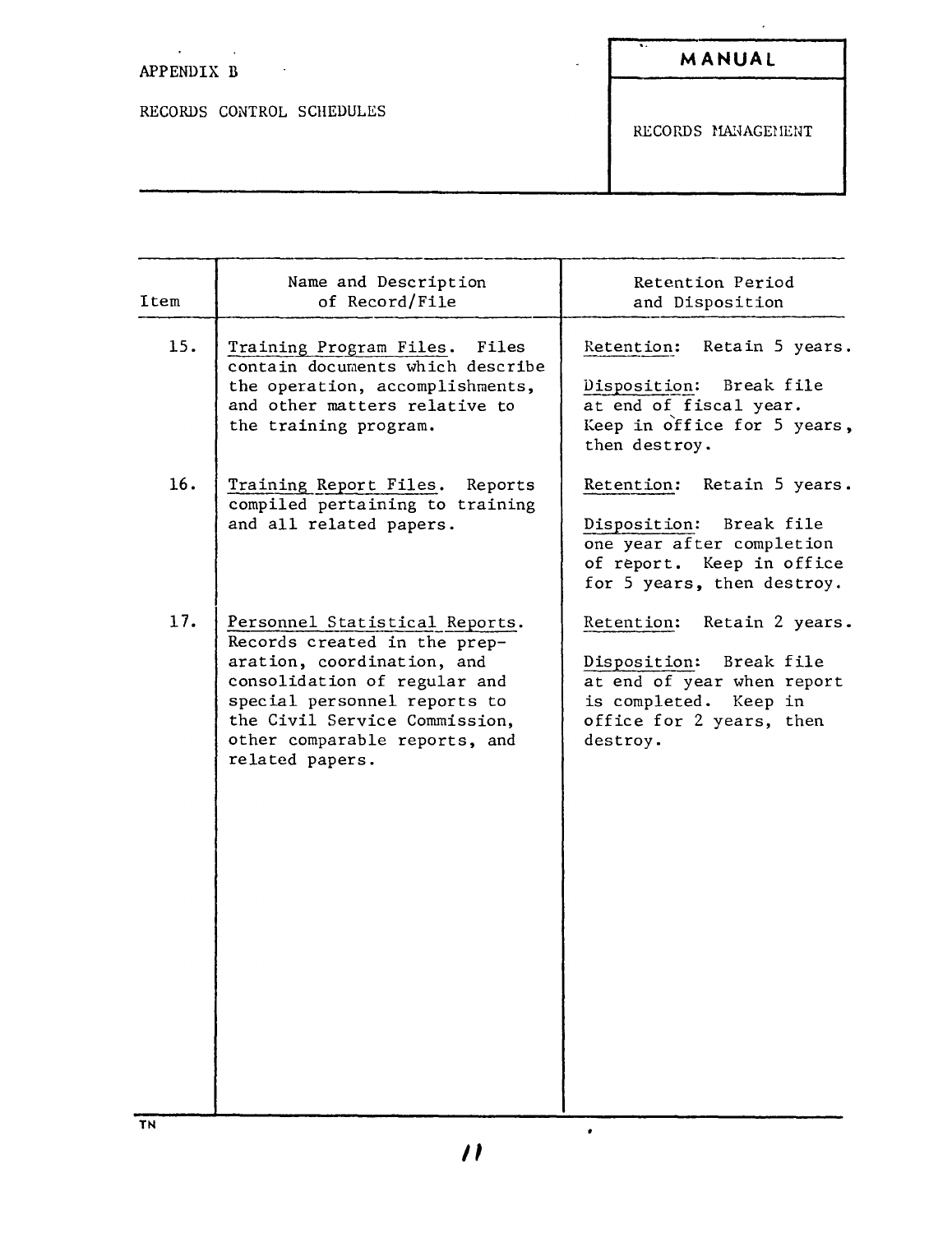, .,' ~l l <sup>r</sup> <sup>T</sup> t , ; ;} ,

|  | the contract of the contract of the contract of the contract of the contract of the contract of the contract of |  |  |
|--|-----------------------------------------------------------------------------------------------------------------|--|--|
|  |                                                                                                                 |  |  |

|   | APPENDIX B                                                                                                                                                                                                                                                                                               | MANUAL                                                                                                                                          |
|---|----------------------------------------------------------------------------------------------------------------------------------------------------------------------------------------------------------------------------------------------------------------------------------------------------------|-------------------------------------------------------------------------------------------------------------------------------------------------|
| A | RECORDS CONTROL SCHEDULES                                                                                                                                                                                                                                                                                | RECORDS MANAGEMENT                                                                                                                              |
|   |                                                                                                                                                                                                                                                                                                          |                                                                                                                                                 |
|   | Name and Description<br>Item<br>of Record/File                                                                                                                                                                                                                                                           | Retention Period<br>and Disposition                                                                                                             |
|   | 14.<br>Retirement Program Files.<br>Copies of documents created in<br>providing assistance and in-<br>Structions to employees<br>regarding retirement and inter-<br>pretation of matters pertaining<br>to retivement program, including<br>benefits, eligibility, types of<br>annuities and retirements. | Retention: Betain 2 years.<br>Disposition: Break file<br>at end of fiscal year.<br>Keep in office for 2 years,<br>then destroy.                 |
|   | 15.<br>Training Program Files. Files<br>contain documents which describe<br>the operation, accomplighments,<br>and other matters relative to<br>the training program <sup>X</sup>                                                                                                                        | Retention: Retain 5 years.<br>Disposition: Break file<br>at end of fiscal year.<br>Keep in office for 5 years,<br>then destroy.                 |
|   | 16.<br>Training Report Files. Reports<br>compiled pertaining to training<br>and all related papers.                                                                                                                                                                                                      | Retention: Retain 5 years.<br>Disposition: Break file<br>one year after completion<br>of report. Keep in office<br>for 5 years, then destroy.   |
|   | Milizary Deferment Record<br>17.<br>Files. Reports, requests for<br>deferment, appeals, correspond-<br>$\ell$ nce, and all documents relating<br>to the deferment of Federal<br>employees from military serv-<br>ice, exclusive of documentation<br>in the Official Personnel Folder.                    | Retention:<br>Retain 6 months.<br>Disposition: Break file<br>when Kinal action is com-<br>pleted. Keep in office<br>for 6 months, then destroy. |
|   |                                                                                                                                                                                                                                                                                                          |                                                                                                                                                 |